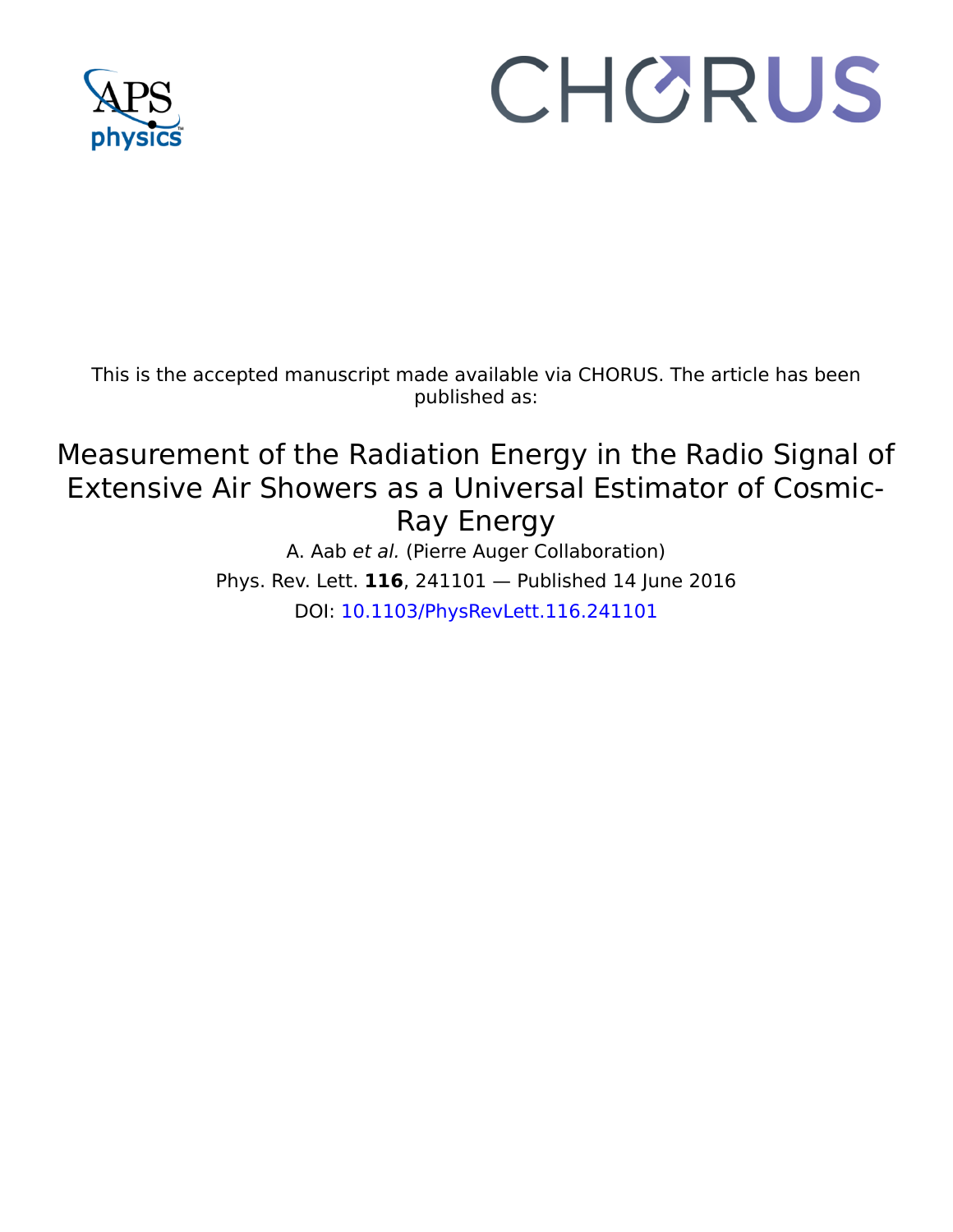## Measurement of the Radiation Energy in the Radio Signal of Extensive Air Showers as a Universal Estimator of Cosmic-Ray Energy

A. Aab,<sup>1</sup> P. Abreu,<sup>2</sup> M. Aglietta,<sup>3</sup> E.J. Ahn,<sup>4</sup> I. Al Samarai,<sup>5</sup> I.F.M. Albuquerque,<sup>6</sup> I. Allekotte,<sup>7</sup> P. Allison,<sup>8</sup> A. Almela, 9, 10 J. Alvarez Castillo, <sup>11</sup> J. Alvarez-Muñiz, <sup>12</sup> R. Alves Batista, <sup>13</sup> M. Ambrosio, <sup>14</sup> A. Aminaei, <sup>15</sup> G.A. Anastasi,<sup>16</sup> L. Anchordoqui,<sup>17</sup> S. Andringa,<sup>2</sup> C. Aramo,<sup>14</sup> F. Arqueros,<sup>18</sup> N. Arsene,<sup>19</sup> H. Asorey,<sup>7,20</sup> P. Assis,<sup>2</sup> J. Aublin,<sup>21</sup> G. Avila,<sup>22</sup> N. Awal,<sup>23</sup> A.M. Badescu,<sup>24</sup> C. Baus,<sup>25</sup> J.J. Beatty,<sup>8</sup> K.H. Becker,<sup>26</sup> J.A. Bellido,<sup>27</sup> C. Berat,<sup>28</sup> M.E. Bertaina,<sup>3</sup> X. Bertou,<sup>7</sup> P.L. Biermann,<sup>29</sup> P. Billoir,<sup>21</sup> S.G. Blaess,<sup>27</sup> A. Blanco,<sup>2</sup> M. Blanco,<sup>21</sup> J. Blazek,<sup>30</sup> C. Bleve,<sup>31</sup> H. Blümer,<sup>25, 32</sup> M. Boháčová,<sup>30</sup> D. Boncioli,<sup>33</sup> C. Bonifazi,<sup>34</sup> N. Borodai,<sup>35</sup> J. Brack,<sup>36</sup> I. Brancus,  $37$  T. Bretz,  $38$  A. Bridgeman,  $32$  P. Brogueira,  $2$  P. Buchholz,  $1$  A. Bueno,  $39$  S. Buitink,  $15$  M. Buscemi,  $14$ K.S. Caballero-Mora,<sup>40</sup> B. Caccianiga,<sup>41</sup> L. Caccianiga,<sup>21</sup> M. Candusso,<sup>42</sup> L. Caramete,<sup>43</sup> R. Caruso,<sup>16</sup> A. Castellina,<sup>3</sup> G. Cataldi,<sup>31</sup> L. Cazon,<sup>2</sup> R. Cester,<sup>44</sup> A.G. Chavez,<sup>45</sup> A. Chiavassa,<sup>3</sup> J.A. Chinellato,<sup>46</sup> J. Chudoba,<sup>30</sup> M. Cilmo,<sup>14</sup> R.W. Clay,<sup>27</sup> G. Cocciolo,<sup>31</sup> R. Colalillo,<sup>14</sup> A. Coleman,<sup>47</sup> L. Collica,<sup>41</sup> M.R. Coluccia,<sup>31</sup> R. Conceição,<sup>2</sup> F. Contreras,<sup>48</sup> M.J. Cooper,<sup>27</sup> A. Cordier,<sup>49</sup> S. Coutu,<sup>47</sup> C.E. Covault,<sup>50</sup> J. Cronin,<sup>51</sup> R. Dallier,<sup>52, 53</sup> B. Daniel,<sup>46</sup> S. Dasso,<sup>54, 55</sup> K. Daumiller,<sup>32</sup> B.R. Dawson,<sup>27</sup> R.M. de Almeida,<sup>56</sup> S.J. de Jong,<sup>15, 57</sup> G. De Mauro,<sup>15</sup> J.R.T. de Mello Neto,<sup>34</sup> I. De Mitri,<sup>31</sup> J. de Oliveira,<sup>56</sup> V. de Souza,<sup>58</sup> L. del Peral,<sup>59</sup> O. Deligny,<sup>5</sup> N. Dhital,<sup>60</sup> C. Di Giulio,<sup>42</sup> A. Di Matteo,<sup>61</sup> J.C. Diaz,<sup>60</sup> M.L. Díaz Castro,<sup>46</sup> F. Diogo,<sup>2</sup> C. Dobrigkeit,<sup>46</sup> W. Docters,<sup>62</sup> J.C. D'Olivo,<sup>11</sup> A. Dorofeev,<sup>36</sup> Q. Dorosti Hasankiadeh,<sup>32</sup> R.C. dos Anjos,<sup>58</sup> M.T. Dova,<sup>63</sup> J. Ebr,<sup>30</sup> R. Engel,<sup>32</sup> M. Erdmann,<sup>38</sup> M. Erfani,<sup>1</sup> C.O. Escobar,<sup>4, 46</sup> J. Espadanal,<sup>2</sup> A. Etchegoyen,<sup>10, 9</sup> H. Falcke,<sup>15, 64, 57</sup> K. Fang,<sup>51</sup> G. Farrar,<sup>23</sup> A.C. Fauth,<sup>46</sup> N. Fazzini,<sup>4</sup> A.P. Ferguson,<sup>50</sup> B. Fick,<sup>60</sup> J.M. Figueira,<sup>10</sup> A. Filevich,<sup>10</sup> A. Filipčič,<sup>65,66</sup> O. Fratu,<sup>24</sup> M.M. Freire,  $^{67}$  T. Fujii,  $^{51}$  B. García,  $^{68}$  D. Garcia-Gamez,  $^{49}$  D. Garcia-Pinto,  $^{18}$  F. Gate,  $^{52}$  H. Gemmeke,  $^{69}$ A. Gherghel-Lascu,<sup>37</sup> P.L. Ghia,<sup>21</sup> U. Giaccari,<sup>34</sup> M. Giammarchi,<sup>41</sup> M. Giller,<sup>70</sup> D. Glas,<sup>70</sup> C. Glaser,<sup>38</sup> H. Glass,  $4$  G. Golup,  $7$  M. Gómez Berisso,  $7$  P.F. Gómez Vitale,  $22$  N. González,  $10$  B. Gookin,  $36$  J. Gordon,  $8$ A. Gorgi,<sup>3</sup> P. Gorham,<sup>71</sup> P. Gouffon,<sup>6</sup> N. Griffith,<sup>8</sup> A.F. Grillo,<sup>33</sup> T.D. Grubb,<sup>27</sup> F. Guarino,<sup>14</sup> G.P. Guedes,<sup>72</sup> M.R. Hampel,<sup>10</sup> P. Hansen,<sup>63</sup> D. Harari,<sup>7</sup> T.A. Harrison,<sup>27</sup> S. Hartmann,<sup>38</sup> J.L. Harton,<sup>36</sup> A. Haungs,<sup>32</sup> T. Hebbeker,<sup>38</sup> D. Heck,<sup>32</sup> P. Heimann,<sup>1</sup> A.E. Herve,<sup>32</sup> G.C. Hill,<sup>27</sup> C. Hojvat,<sup>4</sup> N. Hollon,<sup>51</sup> E. Holt,<sup>32</sup> P. Homola,<sup>26</sup> J.R. Hörandel,<sup>15, 57</sup> P. Horvath,<sup>73</sup> M. Hrabovský,<sup>73, 30</sup> D. Huber,<sup>25</sup> T. Huege,<sup>32</sup> A. Insolia,<sup>16</sup> P.G. Isar,<sup>43</sup> I. Jandt,<sup>26</sup> S. Jansen,<sup>15, 57</sup> C. Jarne,<sup>63</sup> J.A. Johnsen,<sup>74</sup> M. Josebachuili,<sup>10</sup> A. Kääpä,<sup>26</sup> O. Kambeitz,<sup>25</sup> K.H. Kampert,<sup>26</sup> P. Kasper,<sup>4</sup> I. Katkov,<sup>25</sup> B. Keilhauer,<sup>32</sup> E. Kemp,<sup>46</sup> R.M. Kieckhafer,<sup>60</sup> H.O. Klages,<sup>32</sup> M. Kleifges,<sup>69</sup> J. Kleinfeller,<sup>48</sup> R. Krause,<sup>38</sup> N. Krohm,<sup>26</sup> D. Kuempel,<sup>38</sup> G. Kukec Mezek,<sup>66</sup> N. Kunka,<sup>69</sup> A.W. Kuotb Awad,<sup>32</sup> D. LaHurd,<sup>50</sup> L. Latronico,<sup>3</sup> R. Lauer,<sup>75</sup> M. Lauscher,<sup>38</sup> P. Lautridou,<sup>52</sup> S. Le Coz,<sup>28</sup> D. Lebrun,<sup>28</sup> P. Lebrun,<sup>4</sup> M.A. Leigui de Oliveira,<sup>76</sup> A. Letessier-Selvon,<sup>21</sup> I. Lhenry-Yvon,<sup>5</sup> K. Link,<sup>25</sup> L. Lopes,<sup>2</sup> R. López,<sup>77</sup> A. López Casado,<sup>12</sup> K. Louedec,<sup>28</sup> A. Lucero,<sup>10</sup> M. Malacari,<sup>27</sup> M. Mallamaci,<sup>41</sup> J. Maller,<sup>52</sup> D. Mandat,<sup>30</sup> P. Mantsch,<sup>4</sup> A.G. Mariazzi,<sup>63</sup> V. Marin,<sup>52</sup> I.C. Mariş,<sup>39</sup> G. Marsella,<sup>31</sup> D. Martello,<sup>31</sup> H. Martinez,<sup>78</sup> O. Martínez Bravo,<sup>77</sup> D. Martraire,<sup>5</sup> J.J. Masías Meza,<sup>55</sup> H.J. Mathes,<sup>32</sup> S. Mathys,<sup>26</sup> J. Matthews,<sup>79</sup> J.A.J. Matthews,<sup>75</sup> G. Matthiae,<sup>42</sup> D. Maurizio,<sup>80</sup> E. Mayotte,<sup>74</sup> P.O. Mazur,<sup>4</sup> C. Medina,<sup>74</sup> G. Medina-Tanco,<sup>11</sup> R. Meissner,<sup>38</sup> V.B.B. Mello,<sup>34</sup> D. Melo,<sup>10</sup> A. Menshikov,<sup>69</sup> S. Messina,<sup>62</sup> M.I. Micheletti,<sup>67</sup> L. Middendorf,<sup>38</sup> I.A. Minaya,<sup>18</sup> L. Miramonti,<sup>41</sup> B. Mitrica,<sup>37</sup> L. Molina-Bueno,<sup>39</sup> S. Mollerach,<sup>7</sup> F. Montanet,<sup>28</sup> C. Morello,<sup>3</sup> M. Mostafá,<sup>47</sup> C.A. Moura,<sup>76</sup> M.A. Muller,<sup>46, 81</sup> G. Müller,<sup>38</sup> S. Müller,<sup>32</sup> S. Navas,<sup>39</sup> P. Necesal,<sup>30</sup> L. Nellen,<sup>11</sup> A. Nelles,<sup>15, 57</sup> J. Neuser,<sup>26</sup> P.H. Nguyen,<sup>27</sup> M. Niculescu-Oglinzanu,<sup>37</sup> M. Niechciol,<sup>1</sup> L. Niemietz,<sup>26</sup> T. Niggemann,<sup>38</sup> D. Nitz,<sup>60</sup> D. Nosek, <sup>82</sup> V. Novotny, <sup>82</sup> L. Nožka, <sup>73</sup> L.A. Núñez, <sup>20</sup> L. Ochilo, <sup>1</sup> F. Oikonomou, <sup>47</sup> A. Olinto, <sup>51</sup> N. Pacheco, <sup>59</sup> D. Pakk Selmi-Dei,<sup>46</sup> M. Palatka,<sup>30</sup> J. Pallotta,<sup>83</sup> P. Papenbreer,<sup>26</sup> G. Parente,<sup>12</sup> A. Parra,<sup>77</sup> T. Paul,<sup>17,84</sup> M. Pech,<sup>30</sup> J. Pękala,<sup>35</sup> R. Pelayo,<sup>85</sup> I.M. Pepe,<sup>86</sup> L. Perrone,<sup>31</sup> E. Petermann,<sup>87</sup> C. Peters,<sup>38</sup> S. Petrera,<sup>61,88</sup> Y. Petrov,<sup>36</sup> J. Phuntsok,<sup>47</sup> R. Piegaia,<sup>55</sup> T. Pierog,<sup>32</sup> P. Pieroni,<sup>55</sup> M. Pimenta,<sup>2</sup> V. Pirronello,<sup>16</sup> M. Platino,<sup>10</sup> M. Plum,<sup>38</sup> A. Porcelli,<sup>32</sup> C. Porowski,<sup>35</sup> R.R. Prado,<sup>58</sup> P. Privitera,<sup>51</sup> M. Prouza,<sup>30</sup> E.J. Quel,<sup>83</sup> S. Querchfeld,<sup>26</sup> S. Quinn,<sup>50</sup> J. Rautenberg,<sup>26</sup> O. Ravel,<sup>52</sup> D. Ravignani,<sup>10</sup> D. Reinert,<sup>38</sup> B. Revenu,<sup>52</sup> J. Ridky,<sup>30</sup> M. Risse,<sup>1</sup> P. Ristori,<sup>83</sup> V. Rizi,<sup>61</sup> W. Rodrigues de Carvalho,<sup>12</sup> J. Rodríguez Rojo,<sup>48</sup> M.D. Rodríguez-Frías,<sup>59</sup> D. Rogozin,<sup>32</sup> J. Rosado,<sup>18</sup> M. Roth,<sup>32</sup> E. Roulet,<sup>7</sup> A.C. Rovero,<sup>54</sup> S.J. Saffi,<sup>27</sup> A. Saftoiu,<sup>37</sup> H. Salazar,<sup>77</sup> A. Saleh,<sup>66</sup> F. Salesa Greus,<sup>47</sup> G. Salina,<sup>42</sup> J.D. Sanabria Gomez,<sup>20</sup> F. Sánchez,<sup>10</sup> P. Sanchez-Lucas,<sup>39</sup> E. Santos,<sup>46</sup> E.M. Santos,<sup>6</sup> F. Sarazin,<sup>74</sup> B. Sarkar,<sup>26</sup> R. Sarmento,<sup>2</sup> C. Sarmiento-Cano,<sup>20</sup> R. Sato,<sup>48</sup> C. Scarso,<sup>48</sup> M. Schauer,<sup>26</sup> V. Scherini,<sup>31</sup> H. Schieler,<sup>32</sup> D. Schmidt,<sup>32</sup> O. Scholten,<sup>62, 89</sup> H. Schoorlemmer,<sup>71</sup> P. Schovánek,<sup>30</sup> F.G. Schröder,<sup>32</sup> A. Schulz,<sup>32</sup>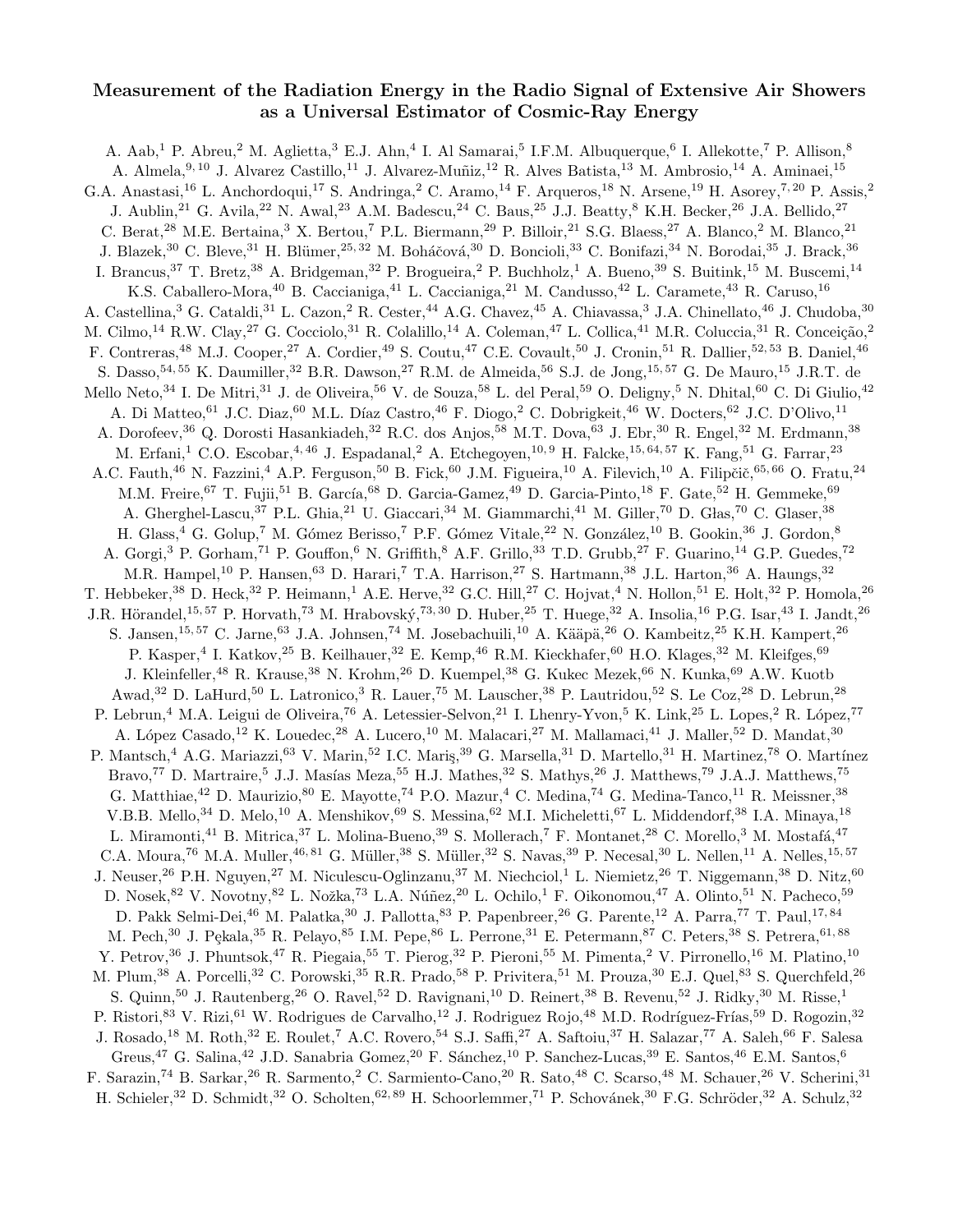O. Sima, <sup>19</sup> A. Śmiałkowski, <sup>70</sup> R. Šmída, <sup>32</sup> G.R. Snow, <sup>87</sup> P. Sommers, <sup>47</sup> S. Sonntag,<sup>1</sup> J. Sorokin, <sup>27</sup> R. Squartini, <sup>48</sup> Y.N. Srivastava, <sup>84</sup> D. Stanca, <sup>37</sup> S. Stanič, <sup>66</sup> J. Stapleton, <sup>8</sup> J. Stasielak, <sup>35</sup> M. Stephan, <sup>38</sup> A. Stutz, <sup>28</sup> F. Suarez, <sup>10, 9</sup>

M. Suarez Durán,<sup>20</sup> T. Suomijärvi,<sup>5</sup> A.D. Supanitsky,<sup>54</sup> M.S. Sutherland,<sup>8</sup> J. Swain,<sup>84</sup> Z. Szadkowski,<sup>70</sup>

O.A. Taborda,<sup>7</sup> A. Tapia,<sup>10</sup> A. Tepe,<sup>1</sup> V.M. Theodoro,<sup>46</sup> C. Timmermans,<sup>57, 15</sup> C.J. Todero Peixoto,<sup>91</sup> G. Toma,<sup>37</sup>

L. Tomankova,<sup>32</sup> B. Tomé,<sup>2</sup> A. Tonachini,<sup>44</sup> G. Torralba Elipe,<sup>12</sup> D. Torres Machado,<sup>34</sup> P. Travnicek,<sup>30</sup> M. Trini,<sup>66</sup>

R. Ulrich,<sup>32</sup> M. Unger,<sup>23, 32</sup> M. Urban,<sup>38</sup> J.F. Valdés Galicia,<sup>11</sup> I. Valiño,<sup>12</sup> L. Valore,<sup>14</sup> G. van Aar,<sup>15</sup> P. van

Bodegom,<sup>27</sup> A.M. van den Berg,<sup>62</sup> S. van Velzen,<sup>15</sup> A. van Vliet,<sup>13</sup> E. Varela,<sup>77</sup> B. Vargas Cárdenas,<sup>11</sup> G. Varner,<sup>71</sup>

R. Vasquez,<sup>34</sup> J.R. Vázquez,<sup>18</sup> R.A. Vázquez,<sup>12</sup> D. Veberič,<sup>32</sup> V. Verzi,<sup>42</sup> J. Vicha,<sup>30</sup> M. Videla,<sup>10</sup> L. Villaseñor,<sup>45</sup>

B. Vlcek,<sup>59</sup> S. Vorobiov,<sup>66</sup> H. Wahlberg,<sup>63</sup> O. Wainberg,<sup>10, 9</sup> D. Walz,<sup>38</sup> A.A. Watson,<sup>92</sup> M. Weber,<sup>69</sup>

K. Weidenhaupt, <sup>38</sup> A. Weindl, <sup>32</sup> C. Welling, <sup>38</sup> F. Werner, <sup>25</sup> A. Widom, <sup>84</sup> L. Wiencke, <sup>74</sup> H. Wilczyński, <sup>35</sup>

T. Winchen,<sup>26</sup> D. Wittkowski,<sup>26</sup> B. Wundheiler,<sup>10</sup> S. Wykes,<sup>15</sup> L. Yang,<sup>66</sup> T. Yapici,<sup>60</sup> A. Yushkov,<sup>1</sup> E. Zas,<sup>12</sup>

D. Zavrtanik,  $66,65$  M. Zavrtanik,  $65,66$  A. Zepeda,  $78$  B. Zimmermann,  $69$  M. Ziolkowski,  $^1$  and F. Zuccarello<sup>16</sup>

(The Pierre Auger Collaboration)<sup>∗</sup>

 $1$ Universität Siegen, Fachbereich  $\gamma$  Physik - Experimentelle Teilchenphysik, Siegen, Germany

 ${}^{2}$ Laboratório de Instrumentação e Física Experimental de Partículas - LIP and

Instituto Superior Técnico - IST, Universidade de Lisboa - UL, Lisboa, Portugal

 $3$ Osservatorio Astrofisico di Torino (INAF), Università di Torino and Sezione INFN, Torino, Italy

<sup>4</sup>Fermilab, Batavia, IL, USA

 $<sup>5</sup>$ Institut de Physique Nucléaire d'Orsay (IPNO),</sup>

Universit´e Paris 11, CNRS-IN2P3, Orsay, France

 $6$ Universidade de São Paulo, Instituto de Física, São Paulo, SP, Brazil

<sup>7</sup> Centro Atómico Bariloche and Instituto Balseiro (CNEA-UNCuyo-CONICET), San Carlos de Bariloche, Argentina <sup>8</sup>Ohio State University, Columbus, OH, USA

 $9$ Universidad Tecnológica Nacional - Facultad Regional Buenos Aires, Buenos Aires, Argentina

 $^{10}$ Instituto de Tecnologías en Detección y Astropartículas (CNEA, CONICET, UNSAM), Buenos Aires, Argentina

 $11$ Universidad Nacional Autónoma de México, México, D.F., México

 $12$ Universidad de Santiago de Compostela, Santiago de Compostela, Spain

 $13$ Universität Hamburg, II. Institut für Theoretische Physik, Hamburg, Germany

 $14$ Università di Napoli "Federico II" and Sezione INFN, Napoli, Italy

<sup>15</sup>IMAPP, Radboud University Nijmegen, Nijmegen, Netherlands

 $16$ Università di Catania and Sezione INFN, Catania, Italy

<sup>17</sup>Department of Physics and Astronomy, Lehman College, City University of New York, Bronx, NY, USA

<sup>18</sup>Universidad Complutense de Madrid, Madrid, Spain

 $19$ University of Bucharest, Physics Department, Bucharest, Romania

 $^{20}$ Universidad Industrial de Santander, Bucaramanga, Colombia

 $^{21}$ Laboratoire de Physique Nucléaire et de Hautes Energies (LPNHE),

Universités Paris 6 et Paris 7, CNRS-IN2P3, Paris, France

 $22$ Observatorio Pierre Auger and Comisión Nacional de Energía Atómica, Malargüe, Argentina

 $^{23}$ New York University, New York, NY, USA

<sup>24</sup>University Politehnica of Bucharest, Bucharest, Romania

 $^{25}$ Karlsruhe Institute of Technology, Institut für Experimentelle Kernphysik (IEKP), Karlsruhe, Germany

 $^{26}$ Bergische Universität Wuppertal, Fachbereich C - Physik, Wuppertal, Germany

<sup>27</sup>University of Adelaide, Adelaide, S.A., Australia

 $28$ Laboratoire de Physique Subatomique et de Cosmologie (LPSC),

Universit´e Grenoble-Alpes, CNRS/IN2P3, Grenoble, France

 $^{29}$ Max-Planck-Institut für Radioastronomie, Bonn, Germany

 $30$ Institute of Physics of the Academy of Sciences of the Czech Republic, Praque, Czech Republic

 $31$ Dipartimento di Matematica e Fisica "E. De Giorgi" dell'Università del Salento and Sezione INFN, Lecce, Italy

 $32$ Karlsruhe Institute of Technology, Institut für Kernphysik, Karlsruhe, Germany

<sup>33</sup>INFN, Laboratori Nazionali del Gran Sasso, Assergi (L'Aquila), Italy

 $34$ Universidade Federal do Rio de Janeiro, Instituto de Física, Rio de Janeiro, RJ, Brazil

<sup>35</sup>Institute of Nuclear Physics PAN, Krakow, Poland

<sup>36</sup>Colorado State University, Fort Collins, CO, USA

<sup>37</sup>"Horia Hulubei" National Institute for Physics and Nuclear Engineering, Bucharest-Magurele, Romania

 $38$ RWTH Aachen University, III. Physikalisches Institut A, Aachen, Germany

<sup>39</sup>Universidad de Granada and C.A.F.P.E., Granada, Spain

 $^{40}$ Universidad Autónoma de Chiapas, Tuxtla Gutiérrez, Chiapas, México

 $^{41}$ Università di Milano and Sezione INFN, Milan, Italy

 $^{42}$ Università di Roma II "Tor Vergata" and Sezione INFN, Roma, Italy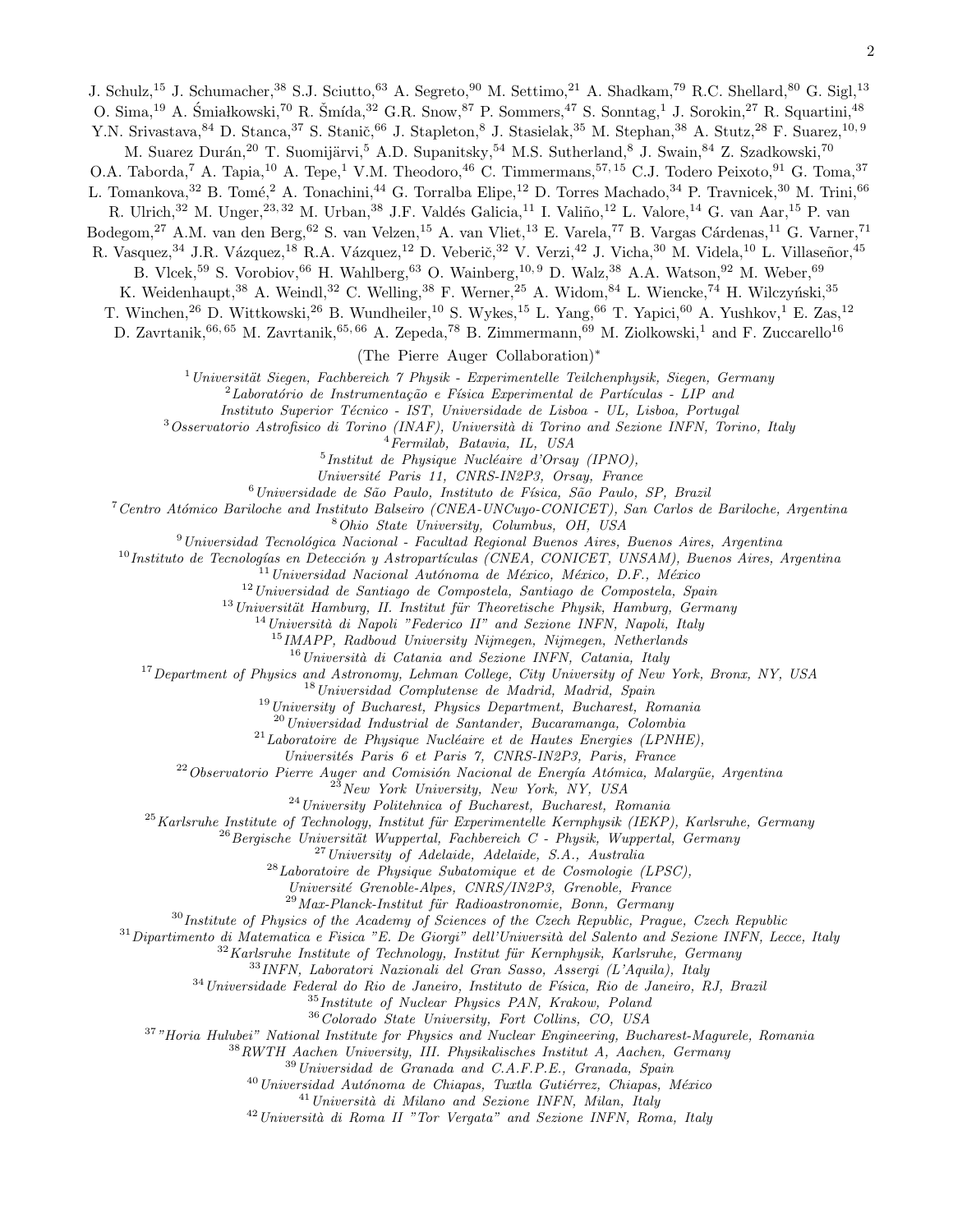<sup>43</sup>Institute of Space Science, Bucharest-Magurele, Romania

 $44$ Università di Torino and Sezione INFN, Torino, Italy

 $45$ Universidad Michoacana de San Nicolás de Hidalgo, Morelia, Michoacán, México

<sup>46</sup>Universidade Estadual de Campinas, IFGW, Campinas, SP, Brazil

<sup>47</sup> Pennsylvania State University, University Park, PA, USA

 $48$ Observatorio Pierre Auger, Malargüe, Argentina

 $^{49}$ Laboratoire de l'Accélérateur Linéaire (LAL), Université Paris 11, CNRS-IN2P3, Orsay, France

<sup>50</sup>Case Western Reserve University, Cleveland, OH, USA

<sup>51</sup>University of Chicago, Enrico Fermi Institute, Chicago, IL, USA

 $52$ SUBATECH, École des Mines de Nantes, CNRS-IN2P3, Université de Nantes, Nantes, France

 $53$ Station de Radioastronomie de Nançay, Observatoire de Paris, CNRS/INSU, Nançay, France

 $^{54}$ Instituto de Astronomía y Física del Espacio (IAFE, CONICET-UBA), Buenos Aires, Argentina

<sup>55</sup> Departamento de Física, FCEyN, Universidad de Buenos Aires and CONICET, Buenos Aires, Argentina

<sup>56</sup>Universidade Federal Fluminense, EEIMVR, Volta Redonda, RJ, Brazil

 $57\text{ Nikhef.}$  Science Park, Amsterdam, Netherlands

58 Universidade de São Paulo, Instituto de Física de São Carlos, São Carlos, SP, Brazil

 $59$ Universidad de Alcalá, Alcalá de Henares, Madrid, Spain

 $^{60}$ Michigan Technological University, Houghton, MI, USA

 $61$ Dipartimento di Scienze Fisiche e Chimiche dell'Università dell'Aquila and INFN, L'Aquila, Italy

 $62 KVI$  - Center for Advanced Radiation Technology,

University of Groningen, Groningen, Netherlands

<sup>63</sup>IFLP, Universidad Nacional de La Plata and CONICET, La Plata, Argentina

 $^{64}ASTRON, \ \ Duringe loop, \ \ Netherlands$ 

 $65$ Experimental Particle Physics Department, J. Stefan Institute, Ljubljana, Slovenia

<sup>66</sup>Laboratory for Astroparticle Physics, University of Nova Gorica, Nova Gorica, Slovenia

 $67$ Instituto de Física de Rosario (IFIR) - CONICET/U.N.R. and Facultad

de Ciencias Bioquímicas y Farmacéuticas U.N.R., Rosario, Argentina

 $^{68}$ Instituto de Tecnologías en Detección y Astropartículas (CNEA, CONICET, UNSAM),

and Universidad Tecnológica Nacional - Facultad Regional Mendoza (CONICET/CNEA), Mendoza, Argentina

 $^{69}$ Karlsruhe Institute of Technology, Institut für Prozessdatenverarbeitung und Elektronik, Karlsruhe, Germany

 $70$ University of Lódź, Lódź, Poland

<sup>71</sup>University of Hawaii, Honolulu, HI, USA

<sup>72</sup>Universidade Estadual de Feira de Santana, Feira de Santana, Brazil

<sup>73</sup>Palacky University, RCPTM, Olomouc, Czech Republic

<sup>74</sup>Colorado School of Mines, Golden, CO, USA

<sup>75</sup>University of New Mexico, Albuquerque, NM, USA

 $^{76}$ Universidade Federal do ABC, Santo André, SP, Brazil

 $77$ Benemérita Universidad Autónoma de Puebla, Puebla, México

<sup>78</sup> Centro de Investigación y de Estudios Avanzados del IPN (CINVESTAV), México, D.F., México

<sup>79</sup>Louisiana State University, Baton Rouge, LA, USA

<sup>80</sup>Centro Brasileiro de Pesquisas Fisicas, Rio de Janeiro, RJ, Brazil

<sup>81</sup>Universidade Federal de Pelotas, Pelotas, RS, Brazil

<sup>82</sup>Charles University, Faculty of Mathematics and Physics,

Institute of Particle and Nuclear Physics, Prague, Czech Republic

 $83$ Centro de Investigaciones en Láseres y Aplicaciones,

CITEDEF and CONICET, Villa Martelli, Argentina

<sup>84</sup>Northeastern University, Boston, MA, USA

 $85$ Unidad Profesional Interdisciplinaria en Ingeniería y Tecnologías Avanzadas

del Instituto Politécnico Nacional (UPIITA- IPN), México, D.F., México

<sup>86</sup>Universidade Federal da Bahia, Salvador, BA, Brazil

<sup>87</sup>University of Nebraska, Lincoln, NE, USA

<sup>88</sup>Gran Sasso Science Institute (INFN), L'Aquila, Italy

<sup>89</sup>Vrije Universiteit Brussel, Brussels, Belgium

<sup>90</sup>Istituto di Astrofisica Spaziale e Fisica Cosmica di Palermo (INAF), Palermo, Italy

<sup>91</sup> Universidade de São Paulo, Escola de Engenharia de Lorena, Lorena, SP, Brazil

 $92$ School of Physics and Astronomy, University of Leeds, Leeds, United Kingdom

(Dated: April 29, 2016)

We measure the energy emitted by extensive air showers in the form of radio emission in the frequency range from 30 to 80 MHz. Exploiting the accurate energy scale of the Pierre Auger Observatory, we obtain a *radiation energy* of  $15.8 \pm 0.7$  (stat)  $\pm 6.7$  (sys) MeV for cosmic rays with an energy of 1 EeV arriving perpendicularly to a geomagnetic field of 0.24 G, scaling quadratically with the cosmic-ray energy. A comparison with predictions from state-of-the-art first-principle calculations shows agreement with our measurement. The radiation energy provides direct access to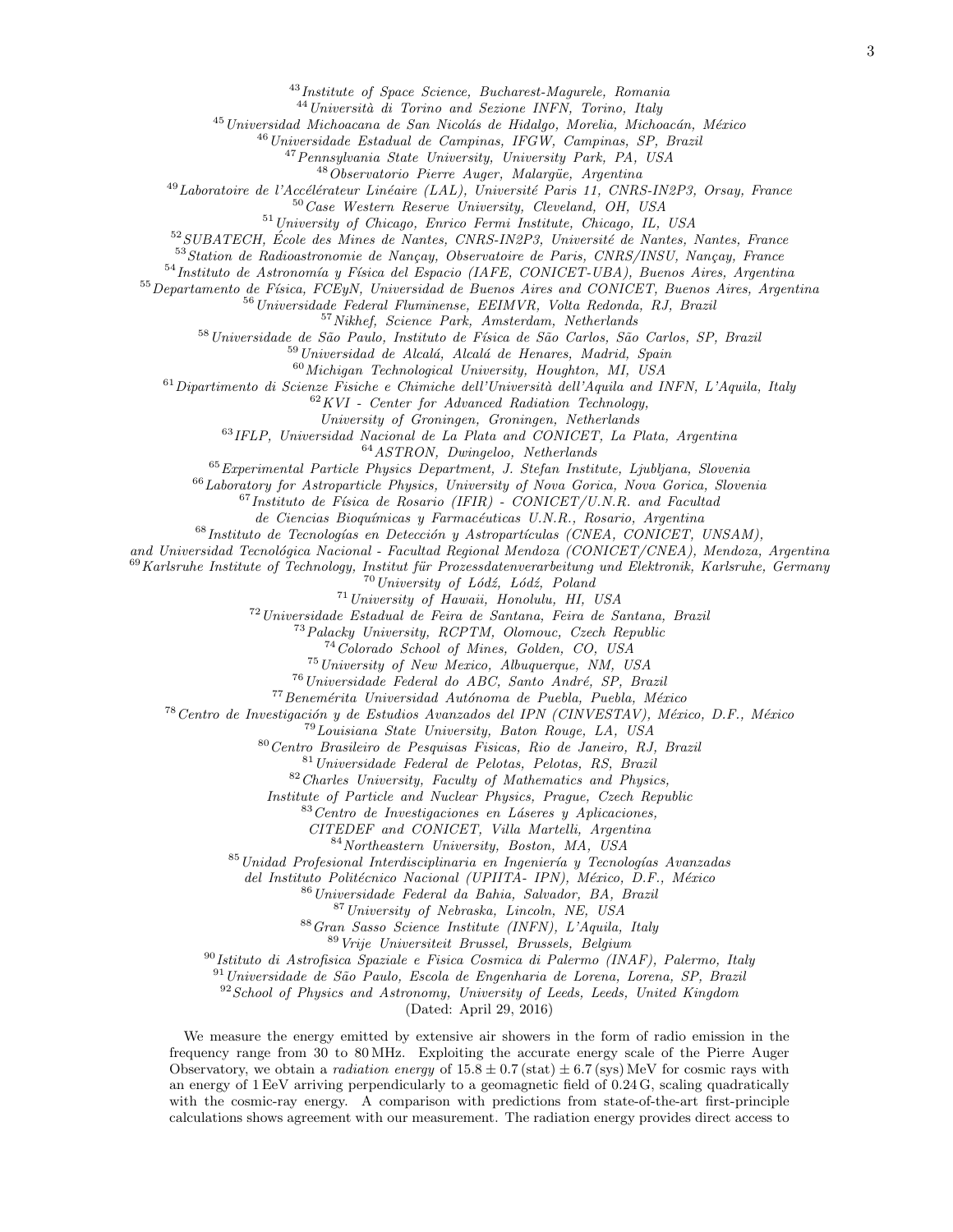the calorimetric energy in the electromagnetic cascade of extensive air showers. Comparison with our result thus allows the direct calibration of any cosmic-ray radio detector against the well-established energy scale of the Pierre Auger Observatory.

Introduction.—In this work, we address one of the most important challenges in cosmic-ray physics: the accurate determination of the absolute energy scale of cosmic rays. Measurements with surface particle detector arrays rely on assumptions about cosmic-ray composition and on extrapolations of our knowledge about hadronic interactions to energies beyond the reach of the Large Hadron Collider. Consequently, their determination of the absolute cosmic-ray energy suffers from significant uncertainties [1]. Fluorescence detectors measure the calorimetric energy in the electromagnetic cascade of air showers, which allows an accurate determination of the energy of the primary particle [2]. However, fluorescence light detection is only possible at sites with good atmospheric conditions, and precise quantification of scattering and absorption of fluorescence light under changing atmospheric conditions requires extensive atmospheric monitoring efforts [3–6].

An attractive option to determine the energy scale of cosmic-ray particles is given by the detection of radio signals. Radio detection of extensive air showers can be performed at any site not overwhelmed by anthropogenic radio signals, requiring only detector arrays of moderate size and complexity. It has been known since the 1960s that air showers emit measurable radio pulses [7]. The physics of the radio emission from extensive air showers is by now well understood (see [8] for an overview). The radiation dominantly arises from geomagnetically induced, time-varying transverse currents [9, 10] and is strongly forward beamed in a cone of a few degree opening angle due to the relativistic speed of the emitting particles. The atmosphere is transparent for radio waves at the relevant frequencies, i.e., scattering and absorption are negligible. As the emission is generally coherent at frequencies below 100 MHz, the amplitude of the electric field scales linearly with the number of electrons and positrons in the air-shower cascade, which in turn scales linearly with the primary cosmic-ray energy.

Several analyses exploiting this calorimetric property of the radio emission for the determination of the energy of cosmic-ray particles have previously been published [11–14]. All of these approaches used the radiosignal strength at a characteristic lateral distance from the shower axis as an estimator for the cosmic-ray energy. While this method has long been known to provide good precision [15], it has the marked disadvantage that the corresponding energy estimator cannot be directly compared across different experiments. Asymmetries arising from the charge-excess contribution [16–18] can be corrected for, and the air-shower zenith angle can be normalized out. The systematic influence of the observa-

tion altitude on the lateral signal distribution, however, poses a fundamental problem for such comparisons. In a simulation study, we have quantified the difference between radio amplitudes at the characteristic lateral distance measured for the same showers at sea level (altitude of LOFAR [19]) and at 1560 m above sea level (altitude of the radio detector array of the Pierre Auger Observatory [20]). We observe differences between -11% and  $+23\%$  with an average deviation of 11%. These deviations in the measured amplitude arise from the fact that the lateral radio signal distribution flattens systematically with increasing distance of the radio antennas to the air-shower maximum. Furthermore, the optimal lateral distance at which to make the measurement also varies with observation altitude. (See Supplemental Material at [URL will be inserted by publisher] for a more comprehensive presentation.) While absolute values for the amplitudes measured at a characteristic lateral distance as a function of cosmic-ray energy have been published by several experiments [13, 14, 21], no direct comparison between the energy scales of these cosmic-ray radio detectors has therefore been performed to date. (Most experiments obtain their energy scale based on surface detector arrays and thus incur uncertainties from hadronic interaction models.)

Here, we make an important conceptual step forward in using radio signals from extensive air showers for the absolute calibration of the energy scale of cosmic-ray detectors. We use the total energy radiated by extensive air showers in the form of radio emission in the frequency range from 30 to 80 MHz, hereafter called radiation energy, as an estimator of the cosmic-ray energy. Due to conservation of energy, and the absence of absorption in the atmosphere, the radiation energy measured at different observation altitudes is virtually identical. In the above-mentioned simulation study, the radiation energy was shown to vary less than 0.5% between an observation altitude of 1560 m above sea level and sea level itself. (This scatter arises from slight clipping effects of the air-shower evolution at an observation altitude of 1560 m above sea level and from statistical uncertainties in the determination of the radiation energy from the simulated radio-emission footprint.) The radiation energy directly reflects the calorimetric energy in the electromagnetic cascade of an extensive air shower, akin to an integral of the Gaisser-Hillas profile measured with fluorescence detectors. It constitutes a universal, well-defined quantity that can be measured with radio detectors worldwide and can thus be compared directly between different experiments, as well as with theoretical predictions.

In this work, we measure the absolute value of the ra-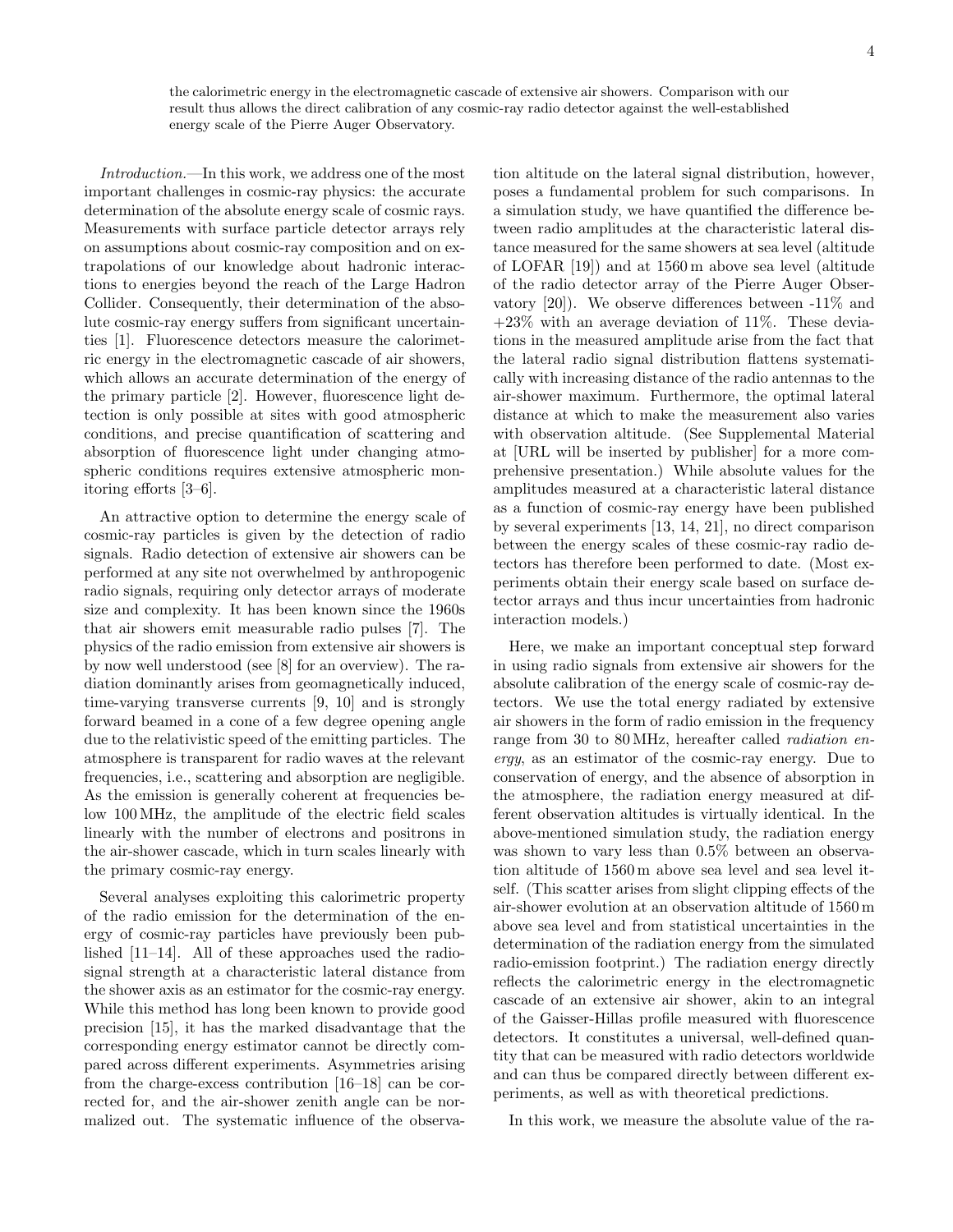diation energy with the Auger Engineering Radio Array (AERA) [22], an array of radio detectors in the Pierre Auger Observatory [20]. We then cross-calibrate our measurement with data taken with the baseline detectors of the Auger Observatory. The Observatory includes an array of water-Cherenkov particle detectors covering an area of 3,000 km<sup>2</sup> . The atmosphere above the surface detector is monitored by fluorescence telescopes which provide an absolute calibration of the cosmic-ray energy scale [23] with a systematic uncertainty of 16% at  $10^{17.5}$  eV and  $14\%$  at energies  $\geq 10^{18}$ eV [2], reflecting the state-of-the-art in the determination of the absolute energy scale achieved to date. We thus use the accurate calibration of the energy scale of the Pierre Auger Observatory to relate the radiation energy to the cosmic-ray energy. The radiation energy can in turn be used to calibrate cosmic-ray radio detectors worldwide against the Auger energy scale. Finally, we provide a first comparison with predictions from first-principle calculations.

Details of the analysis presented here can be found in an accompanying publication [24].

The energy content in the radio signal.—With the radio antennas of AERA, we continuously sample voltage traces arising from the measurement of the local electric field with antennas oriented along the geomagnetic northsouth and east-west directions. Upon a trigger from coincident radio pulses or external trigger information from other Auger detectors, the voltage traces are read out for off-line analysis [25]. From these voltage traces, we reconstruct the electric field vector at the location of each radio detector as a function of time. Detector effects are carefully unfolded [24]. The uncertainty of the electric field amplitude between different measurements is dominated by temperature variations (4%) and uncertainties of the antenna response pattern (5%), and amounts to a total of 6.4%. The uncertainty of the absolute amplitude scale is dominated by the antenna response (12.5%  $[21, 26]$  and the analog signal chain  $(6\%)$  and amounts to a total of 14%.

After digital processing (involving noise cleaning, upsampling and enveloping), we identify radio pulses exceeding a suitable signal-to-noise threshold. We calculate the instantaneous Poynting flux at each radio detector and integrate it over a time window of 200 ns which is centered on the pulse maximum. The contribution of noise to the integral is estimated from data recorded before the arrival of the extensive air shower, and is subtracted from the integrated signal. The result of the timeintegration corresponds to the energy deposited per area by air-shower radio signals at the locations of the individual radio detectors. We measure this energy fluence in units of  $\rm eV/m^2$ . Typical values are in the range of dozens of  $eV/m^2$ . The energy of a photon at our center-of-band frequency of 55 MHz corresponds to  $2.27 \times 10^{-7}$  eV. The number of received photons is thus very high, illustrating that uncertainties from photon statistics are negligible in

radio detection of extensive air showers.

The area illuminated by radio signals has a limited extent due to the forward-beamed nature of the radio emission. The local energy fluence at the radio detectors with an identified signal is fitted with a two-dimensional distribution function of the signal [27], adapted to the observation altitude of AERA, which takes into account azimuthal asymmetries arising from the superposition of geomagnetic and charge-excess [16–18] effects as well as ring-shaped areas of enhanced emission caused by Cherenkov-like time compression due to the refractive index in the atmosphere [28, 29]. During the fit procedure, spurious radio pulses not related to the extensive air shower are flagged and rejected by means of the signal polarization. In rare cases, flagging of spurious radio pulses can lead to rejection of a complete event. An example for the resulting fit is illustrated in Fig. 1. For radio events detected in three or four radio detectors, the impact point of the shower axis used for the fit is fixed to the one reconstructed with the Auger surface detector. For radio events with signals in five or more radio detectors, the impact point is determined during the fit of the two-dimensional signal distribution function.

After a successful fit of the signal distribution function we analytically integrate it over the plane perpendicular to the shower axis. The result is the total energy measured in the radio signal  $E_{30-80 \text{ MHz}}^{\text{Auger}}$  (in units of eV), the radiation energy. This quantity does not depend on any characteristics of the detector except the finite measurement bandwidth from 30 to 80 MHz. The superscript "Auger" emphasizes that this quantity applies to the geomagnetic field strength as present at the site of the Pierre Auger Observatory in southern Argentina.

Cross-calibration with the Auger energy scale.—To establish the relation between the radiation energy and the absolute energy scale of cosmic rays, we analyzed data from the first stage of AERA taken between April 2011 and March 2013, when the array consisted of 24 radio detectors equipped with logarithmic-periodic dipole antennas [26]. The signal distribution fit was applied to data pre-selected with standard Auger quality cuts for surface detector events measured with the 750 m grid of the array. We allowed a maximum zenith angle of  $55^{\circ}$ and required an energy of at least  $10^{17}$  eV. This resulted in a data set with 126 events.

For each of these events, the cosmic-ray energy  $E_{CR}$ as reconstructed with the Auger surface detector [30] is available. We stress that the energy reconstruction of the surface detector has been calibrated with the calorimetric energy measurement of the fluorescence detector using a subset of events measured with both detectors simultaneously. Due to the dominance of geomagnetic radio emission [11, 18, 31] and the scaling of its amplitude with the magnitude of the Lorentz force, the radiation energy scales with  $\sin^2(\alpha)$ , where  $\alpha$  denotes the angle between the air-shower axis and the geomagnetic-field axis. We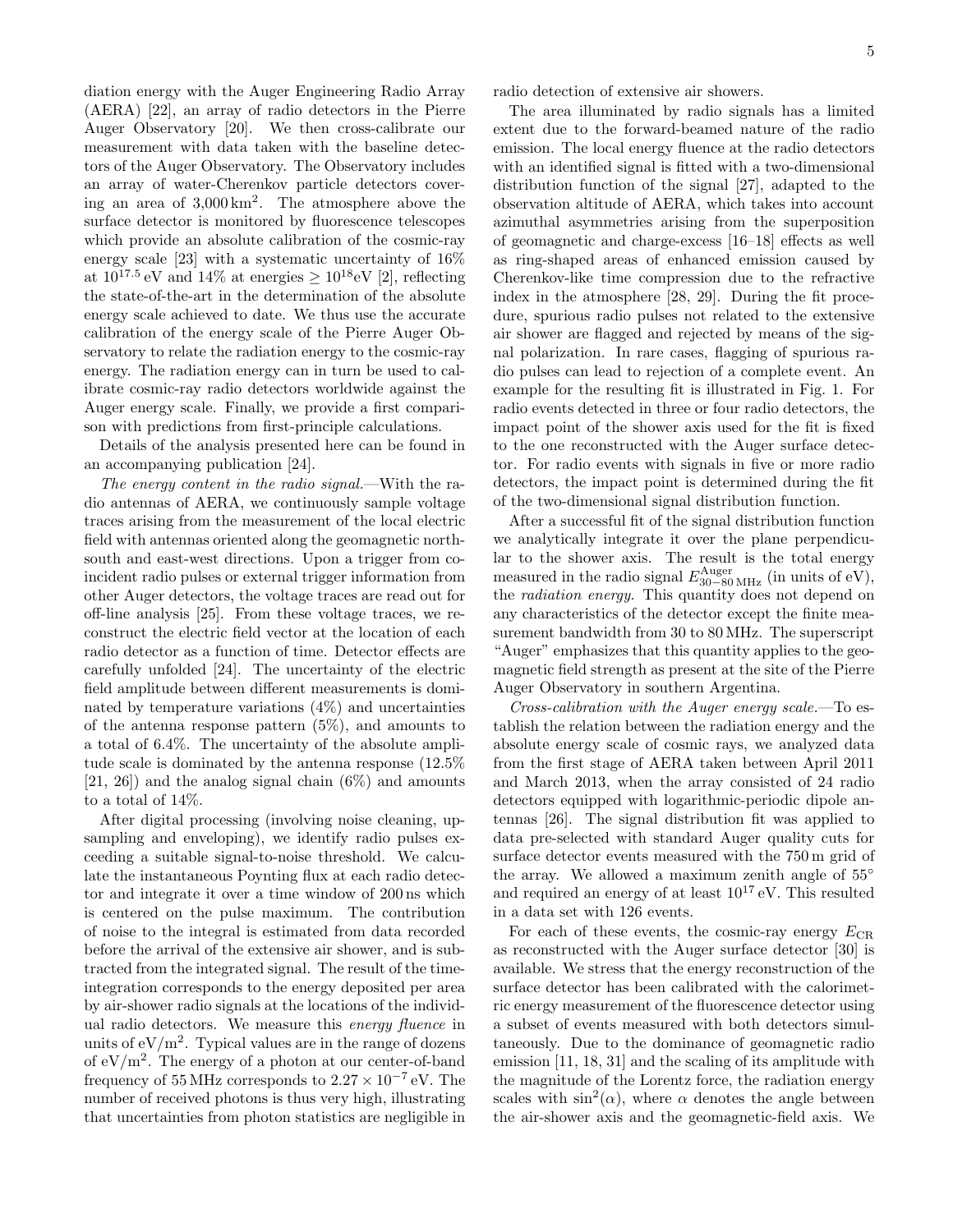

FIG. 1. Top: Energy fluence for an extensive air shower with an energy of  $4.4 \times 10^{17}$  eV, and a zenith angle of  $25^{\circ}$  as measured in individual AERA radio detectors (circles filled with color corresponding to the measured value) and fitted with the azimuthally asymmetric, two-dimensional signal distribution function (background color). Both, radio detectors with a detected signal (data) and below detection threshold (subthreshold) participate in the fit. The fit is performed in the plane perpendicular to the shower axis, with the x-axis oriented along the direction of the Lorentz force for charged particles propagating along the shower axis  $\vec{v}$  in the geomagnetic field  $\vec{B}$ . The best-fitting impact point of the air shower is at the origin of the plot, slightly offset from the one reconstructed with the Auger surface detector (core (SD)). Bottom: Representation of the same data and fitted two-dimensional signal distribution as a function of distance from the shower axis. The colored and black squares denote the energy fluence measurements, gray squares represent radio detectors with signal below threshold. For the three data points with the highest energy fluence, the one-dimensional projection of the two-dimensional signal distribution fit onto lines connecting the best-fitting impact point of the air shower with the corresponding radio detector positions is illustrated with colored lines. This demonstrates the azimuthal asymmetry and complexity of the two-dimensional signal distribution function. The inset figure illustrates the polar angles of the three projections. The distribution of the residuals (data versus fit) is shown as well.



FIG. 2. Correlation between the normalized radiation energy and the cosmic-ray energy  $E_{CR}$  as determined by the Auger surface detector. Open circles represent air showers with radio signals detected in three or four radio detectors. Filled circles denote showers with five or more detected radio signals.

thus normalize the radiation energy for perpendicular incidence with respect to the geomagnetic field by dividing it by  $\sin^2(\alpha)$ . This normalization is valid for all incoming directions of cosmic rays except for a small region around the geomagnetic-field axis. In particular, it is valid for all events in the data set presented here.

In Fig. 2, the value of  $E_{30-80 \text{ MHz}}^{\text{Auger}}/\sin^2(\alpha)$  for each measured air shower is plotted as a function of the cosmic-ray energy measured with the Auger surface detector. A log-likelihood fit taking into account threshold effects, measurement uncertainties and the steeply falling cosmic-ray energy spectrum [32] shows that the data can be described well with the power law

$$
E_{30-80 \text{ MHz}}^{\text{Auger}} / \sin^2(\alpha) = A \times 10^7 \text{ eV} (E_{\text{CR}} / 10^{18} \text{ eV})^B.
$$
 (1)

The result of the fit yields  $A = 1.58 \pm 0.07$  and  $B =$  $1.98 \pm 0.04$ . For a cosmic ray with an energy of 1 EeV arriving perpendicularly to the Earth's magnetic field at the Pierre Auger Observatory, the radiation energy thus amounts to 15.8 MeV, a minute fraction of the energy of the primary particle. The observed quadratic scaling is expected for coherent radio emission, for which amplitudes scale linearly and thus the radiated energy scales quadratically.

Taking into account the energy- and zenith-dependent uncertainty of  $E_{\text{CR}}$ , the resolution of  $E_{30-80 \text{ MHz}}^{\text{Auger}}/\sin^2(\alpha)$ is determined from the scatter of points in Fig. 2. It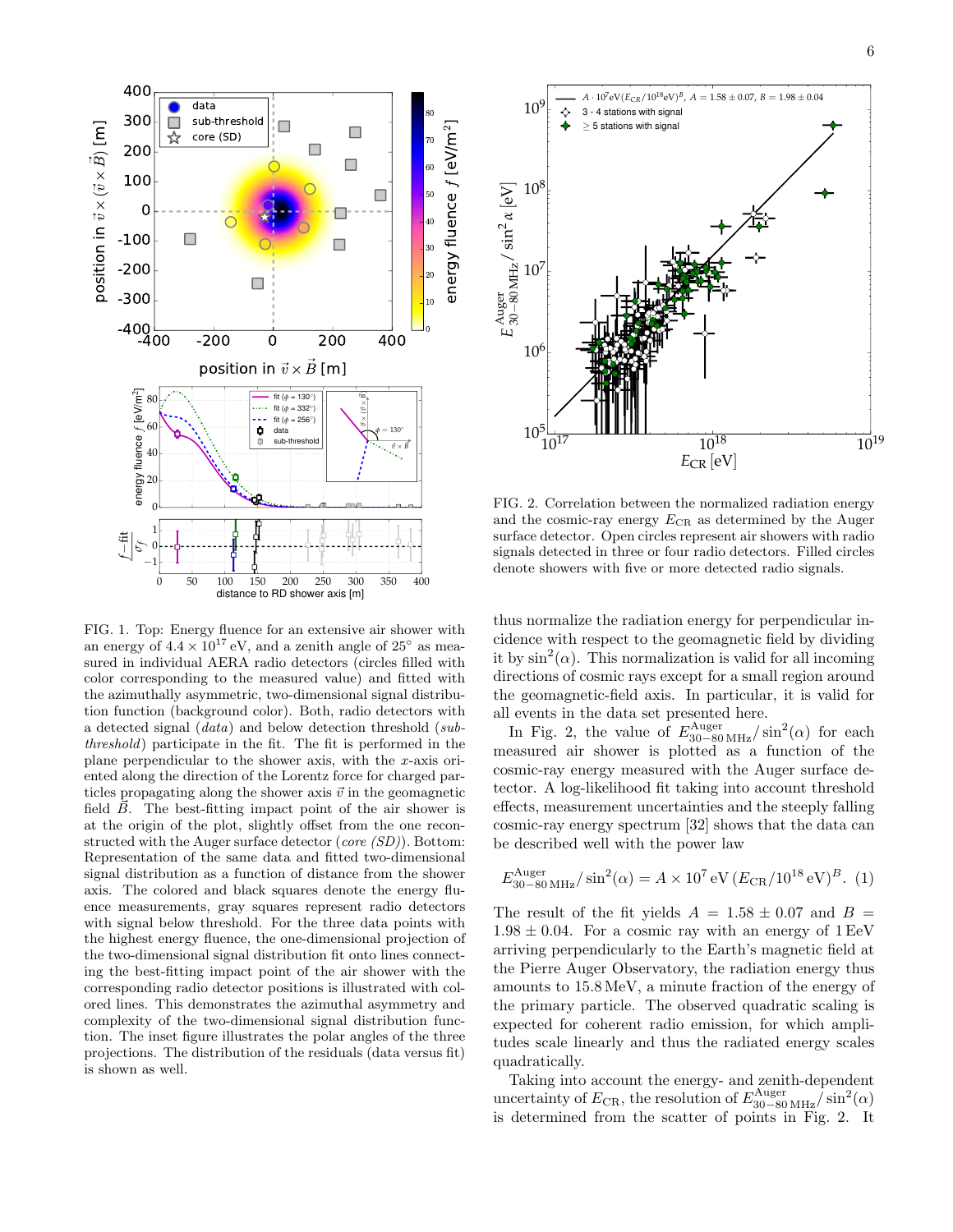amounts to 22% for the full data set. Performing this analysis for the high-quality subset of events with a successful radio detection in at least five radio detectors yields a resolution of 17%.

The value of A reported here applies for a cosmic-ray shower with an energy of 1 EeV evolving in a geomagnetic field with a strength of 0.24 G, as present at the site of the Pierre Auger Observatory. With dedicated simulations we confirmed that the radiation energy is only marginally influenced by the charge-excess contribution (at the level of 2% for showers arriving perpendicular to the magnetic field at the Pierre Auger site, less for stronger geomagnetic fields). Hence, a normalization with the field strength of the geomagnetic field is possible and yields:

$$
E_{30-80 \text{ MHz}} = (15.8 \pm 0.7 \text{ (stat)} \pm 6.7 \text{ (sys)}) \text{ MeV}
$$

$$
\times \left(\sin \alpha \frac{E_{\text{CR}}}{10^{18} \text{ eV}} \frac{B_{\text{Earth}}}{0.24 \text{ G}}\right)^2. \tag{2}
$$

 $E_{30-80MHz}$  can be used by radio detectors worldwide for cross-calibration of the energy scale, except for experiments deployed at high altitude where part of the radio emission is clipped when the shower reaches the ground before radiating the bulk of its radio emission. The frequency window from  $\sim$  30 to  $\sim$  80 MHz is shared by many radio detectors [11, 33–35]: below 30 MHz atmospheric noise and transmitters in the short-wave band dominate, above 80 MHz coherence diminishes and the FM-band interferes with the measurement. Possible second-order effects arising in the determination of  $E_{30-80MHz}$ , e.g., due to shower geometry, should be addressed in a followup analysis because they could lead to further improvements. The systematic uncertainty of  $E_{30-80MHz}$  quoted here arises from the quadratic sum of the systematic uncertainty on the energy scale of the Pierre Auger Observatory  $(16\% \text{ at } 10^{17.5} \text{ eV}, \text{ propagated from the fluorescence})$ detector to the surface detector) and the uncertainty on the radio-electric field amplitude measurement (14%). These two contributions amount to uncertainties of 5.1 and 4.4 MeV in the measurement of the radiation energy at 1 EeV, respectively. We note that the systematic uncertainty in the determination of the cosmic-ray energy from radio measurements is half of that of  $E_{30-80MHz}$ , as the cosmic-ray energy scales with the square root of the radiation energy.

Comparison with first-principle calculations.—In addition to a cross-calibration of techniques and experiments against each other, the radiation energy can also be used for an independent determination of the absolute energy scale of cosmic-ray observatories. Sophisticated Monte Carlo simulations [29, 36, 37] provide a quantitative prediction of the radiation energy based on first-principle calculations combining classical electrodynamics with the well-established properties of the electromagnetic cascade in extensive air showers. A direct comparison of

the predicted and measured radiation energies can thus be used for an absolute determination of the energy scale of cosmic-ray detectors.

We have evaluated the radiation energy at a cosmic-ray energy of 1 EeV using the typical zenith angle of our event sample of 37° and a geomagnetic field strength of  $0.24$  G with the two available full Monte Carlo simulation codes CoREAS [36] and ZHAireS [29]. The predicted values for the radiation energy amount to 11.9 MeV and 11.3 MeV, respectively. Both predictions are thus in agreement with our measurement within the quoted uncertainties. Further work will be undertaken to better understand and minimize experimental and theoretical systematic uncertainties.

Conclusions.—We have measured the radiation energy of extensive air showers and have used it as an energy estimator directly reflecting the calorimetric energy in the electromagnetic cascade. Its value is  $15.8 \pm 0.7$  (stat)  $\pm$ 6.7 (sys) MeV in the frequency band from 30 to 80 MHz for a cosmic ray with an energy of  $10^{18}$  eV arriving perpendicularly to a magnetic field with a strength of 0.24 G. The radiation energy can be measured at any location that does not suffer from strong anthropogenic noise using moderately sized radio detector arrays. It can thus be used for an efficient cross-calibration of the energy scales of different experiments and detection techniques against each other, in particular against the well-established energy scale of the Pierre Auger Observatory. Our measurement is in agreement with predictions from first-principle calculations.

Acknowledgments.—The successful installation, commissioning, and operation of the Pierre Auger Observatory would not have been possible without the strong commitment and effort from the technical and administrative staff in Malargüe. We are very grateful to the following agencies and organizations for financial support:

Comisión Nacional de Energía Atómica, Agencia Nacional de Promoción Científica y Tecnológica (AN-PCyT), Consejo Nacional de Investigaciones Científicas y Técnicas (CONICET), Gobierno de la Provincia de Mendoza, Municipalidad de Malargüe, NDM Holdings and Valle Las Leñas, in gratitude for their continuing cooperation over land access, Argentina; the Australian Research Council (DP150101622); Conselho Nacional de Desenvolvimento Científico e Tecnológico (CNPq), Financiadora de Estudos e Projetos (FINEP), Fundação de Amparo `a Pesquisa do Estado de Rio de Janeiro (FAPERJ), São Paulo Research Foundation (FAPESP) Grants No. 2010/07359-6 and No. 1999/05404-3, Ministério de Ciência e Tecnologia (MCT), Brazil; Grant No. MSMT-CR LG13007, No. 7AMB14AR005, and the Czech Science Foundation Grant No. 14-17501S, Czech Republic; Centre de Calcul IN2P3/CNRS, Centre National de la Recherche Scientifique (CNRS), Conseil Régional Ile-de-France, Département Physique Nucléaire et Corpusculaire (PNC-IN2P3/CNRS), Département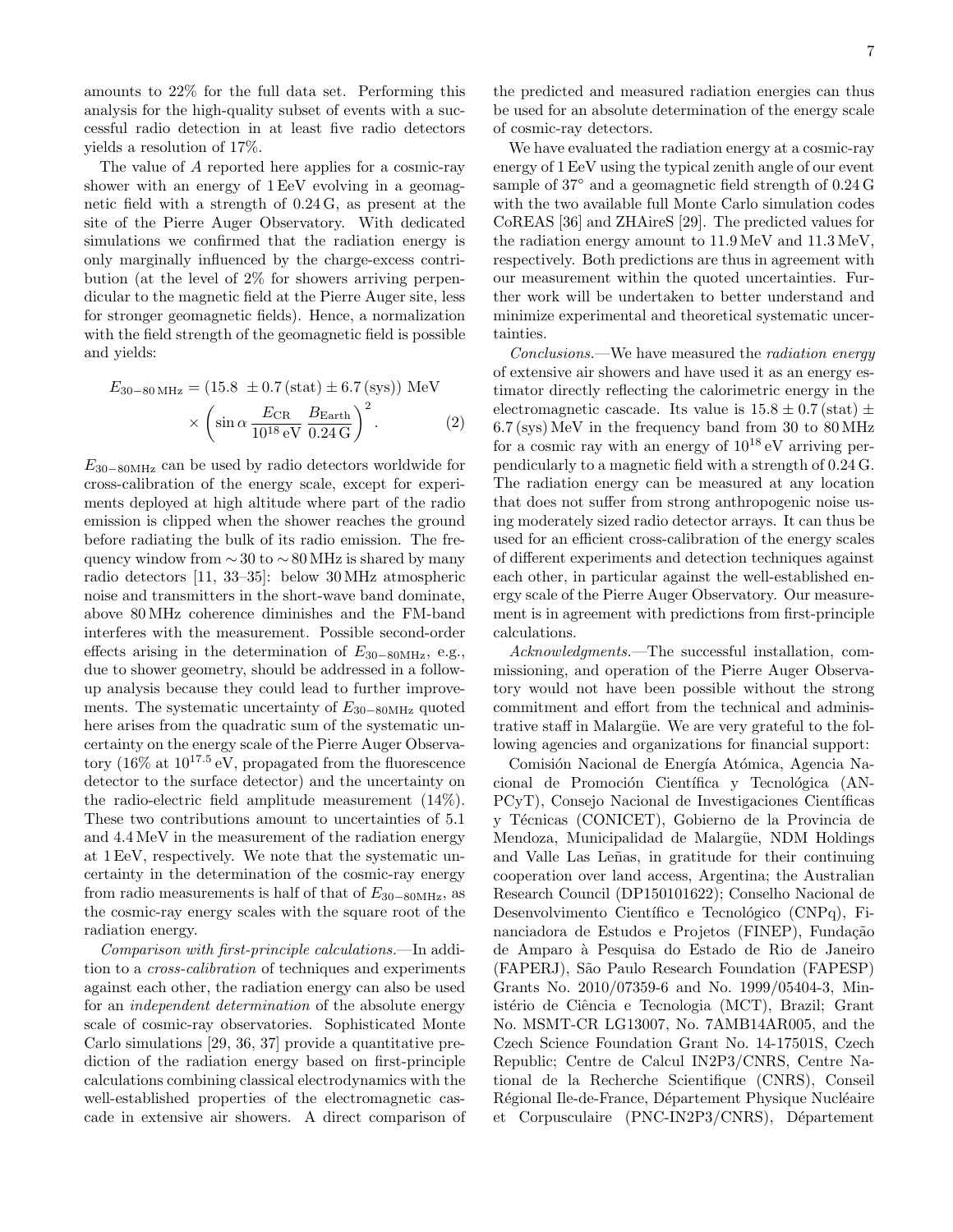Sciences de l'Univers (SDU-INSU/CNRS), Institut Lagrange de Paris (ILP) Grant No. LABEX ANR-10- LABX-63, within the Investissements d'Avenir Programme Grant No. ANR-11-IDEX-0004-02, France; Bundesministerium für Bildung und Forschung (BMBF), Deutsche Forschungsgemeinschaft (DFG), Finanzministerium Baden-Württemberg, Helmholtz Alliance for Astroparticle Physics (HAP), Helmholtz-Gemeinschaft Deutscher Forschungszentren (HGF), Ministerium für Wissenschaft und Forschung, Nordrhein Westfalen, Ministerium für Wissenschaft, Forschung und Kunst, Baden-Württemberg, Germany; Istituto Nazionale di Fisica Nucleare (INFN), Istituto Nazionale di Astrofisica (INAF), Ministero dell'Istruzione, dell'Università e della Ricerca (MIUR), Gran Sasso Center for Astroparticle Physics (CFA), CETEMPS Center of Excellence, Ministero degli Affari Esteri (MAE), Italy; Consejo Nacional de Ciencia y Tecnología (CONACYT), Mexico; Ministerie van Onderwijs, Cultuur en Wetenschap, Nederlandse Organisatie voor Wetenschappelijk Onderzoek (NWO), Stichting voor Fundamenteel Onderzoek der Materie (FOM), Netherlands; National Centre for Research and Development, Grants No. ERA-NET-ASPERA/01/11 and No. ERA-NET-ASPERA/02/11, National Science Centre, Grants No. 2013/08/M/ST9/00322, No. 2013/08/M/ST9/00728 and No. HARMONIA 5 - 2013/10/M/ST9/00062, Poland; Portuguese national funds and FEDER funds within Programa Operacional Factores de Competitividade through Fundação para a Ciência e a Tecnologia (COMPETE), Portugal; Romanian Authority for Scientific Research ANCS, CNDI-UEFISCDI partnership projects Grants No. 20/2012 and No. 194/2012, Grants No. 1/ASPERA2/2012 ERA-NET, No. PN-II-RU-PD-2011-3-0145-17 and No. PN-II-RU-PD-2011-3-0062, the Minister of National Education, Programme Space Technology and Advanced Research (STAR), Grant No. 83/2013, Romania; Slovenian Research Agency, Slovenia; Comunidad de Madrid, FEDER funds, Ministerio de Educación y Ciencia, Xunta de Galicia, European Community 7th Framework Program, Grant No. FP7-PEOPLE-2012-IEF-328826, Spain; Science and Technology Facilities Council, United Kingdom; Department of Energy, Contracts No. DE-AC02- 07CH11359, No. DE-FR02-04ER41300, No. DE-FG02- 99ER41107 and No. DE-SC0011689, National Science Foundation, Grant No. 0450696, The Grainger Foundation, USA; NAFOSTED, Vietnam; Marie Curie-IRSES/EPLANET, European Particle Physics Latin American Network, European Union 7th Framework Program, Grant No. PIRSES-2009-GA-246806; and UN-ESCO.

∗ auger spokespersons@fnal.gov

- [1] R. Engel, D. Heck, and T. Pierog, Ann. Rev. Nucl. Part. S. 61, 467 (2011).
- [2] V. Verzi for the Pierre Auger Collaboration, Proc. 33rd ICRC, Rio de Janeiro, Brazil (2013).
- [3] P. Abreu et al. (Pierre Auger Collaboration), J. Instrum. 7, P09001 (2012), arXiv:1208.1675.
- [4] J. Abraham et al. (Pierre Auger Collaboration), Astropart. Phys. 33, 108 (2010), arXiv:1002.0366.
- [5] J. Abraham et al. (Pierre Auger Collaboration), Astropart. Phys. 32, 89 (2009), arXiv:0906.5497.
- [6] P. Abreu et al. (Pierre Auger Collaboration), J. Instrum. 8, P04009 (2013), arXiv:1303.5576.
- [7] H. R. Allan, Prog. Elem. Part. Cosm. Ray Phys. 10, 171 (1971).
- [8] T. Huege, Physics Reports **620**, 1 (2016).
- [9] F. D. Kahn and I. Lerche, in Proc. R. Soc. Lon. Ser. A, Vol. 289 (1966) p. 206.
- [10] K. Werner and O. Scholten, Astropart. Phys. 29, 393 (2008).
- [11] H. Falcke *et al.* (LOPES Collaboration), Nature **435**, 313 (2005).
- [12] C. Glaser for the Pierre Auger Collaboration, AIP Conf. Proc. 1535, 68 (2013).
- [13] W. Apel *et al.* (LOPES Collaboration), Phys. Rev. D **90**, 062001 (2014), arXiv:1408.2346v1.
- [14] P. A. Bezyazeekov et al. (Tunka-Rex Collaboration), Nucl. Instrum. Meth. A 802, 89 (2015).
- [15] T. Huege, R. Ulrich, and R. Engel, Astropart. Phys. 30, 96 (2008).
- [16] G. A. Askaryan, Sov. Phys. JETP 14, 441 (1962).
- [17] V. Marin for the Codalema Collaboration, Proc. 32nd ICRC, Beijing, China 1, 291 (2011).
- [18] A. Aab *et al.* (Pierre Auger Collaboration), Phys. Rev. D 89, 52002 (2014).
- [19] M. P. van Haarlem, M. W. Wise, A. W. Gunst, and et al., Astronomy & Astrophysics 556, A2 (2013), arXiv:1305.3550 [astro-ph.IM].
- [20] A. Aab et al. (Pierre Auger Collaboration), Nucl. Instrum. Meth. A 798, 172 (2015).
- [21] K. Weidenhaupt, Antenna Calibration and Energy Measurement of Ultra-High Energy Cosmic Rays with the Auger Engineering Radio Array, Ph.D. thesis, RWTH Aachen University (2014).
- [22] J. Schulz for the Pierre Auger Collaboration, Proc. 34th ICRC, The Hague, The Netherlands (2015).
- [23] J. Abraham et al. (Pierre Auger Collaboration), Physics Letters B 685, 239 (2010).
- [24] A. Aab et al. (Pierre Auger Collaboration), submitted to Phys. Rev. D (2015).
- [25] P. Abreu et al. (Pierre Auger Collaboration), Nucl. Instrum. Meth. A 635, 92 (2011).
- [26] P. Abreu et al. (Pierre Auger Collaboration), J. Instrum. 7, P10011 (2012).
- [27] A. Nelles *et al.*, Astropart. Phys. **60**, 13 (2015).
- [28] K. D. de Vries, A. M. van den Berg, O. Scholten, and K. Werner, Phys. Rev. Lett. 107, 061101 (2011).
- [29] J. Alvarez-Muñiz, W. R. Carvalho, and E. Zas, Astropart. Phys. 35, 325 (2012), arXiv:1107.1189.
- [30] I. Mariş for the Pierre Auger Collaboration, Proc. 32nd ICRC, Beijing, China 1, 267 (2011).
- [31] D. Ardouin et al. (Codalema Collaboration), Astropart. Phys. 31, 192 (2009).
- [32] H. P. Dembinski, B. Kégl, I. C. Maris, M. Roth, and D. Veberič, submitted to Astropart. Phys. (2015),